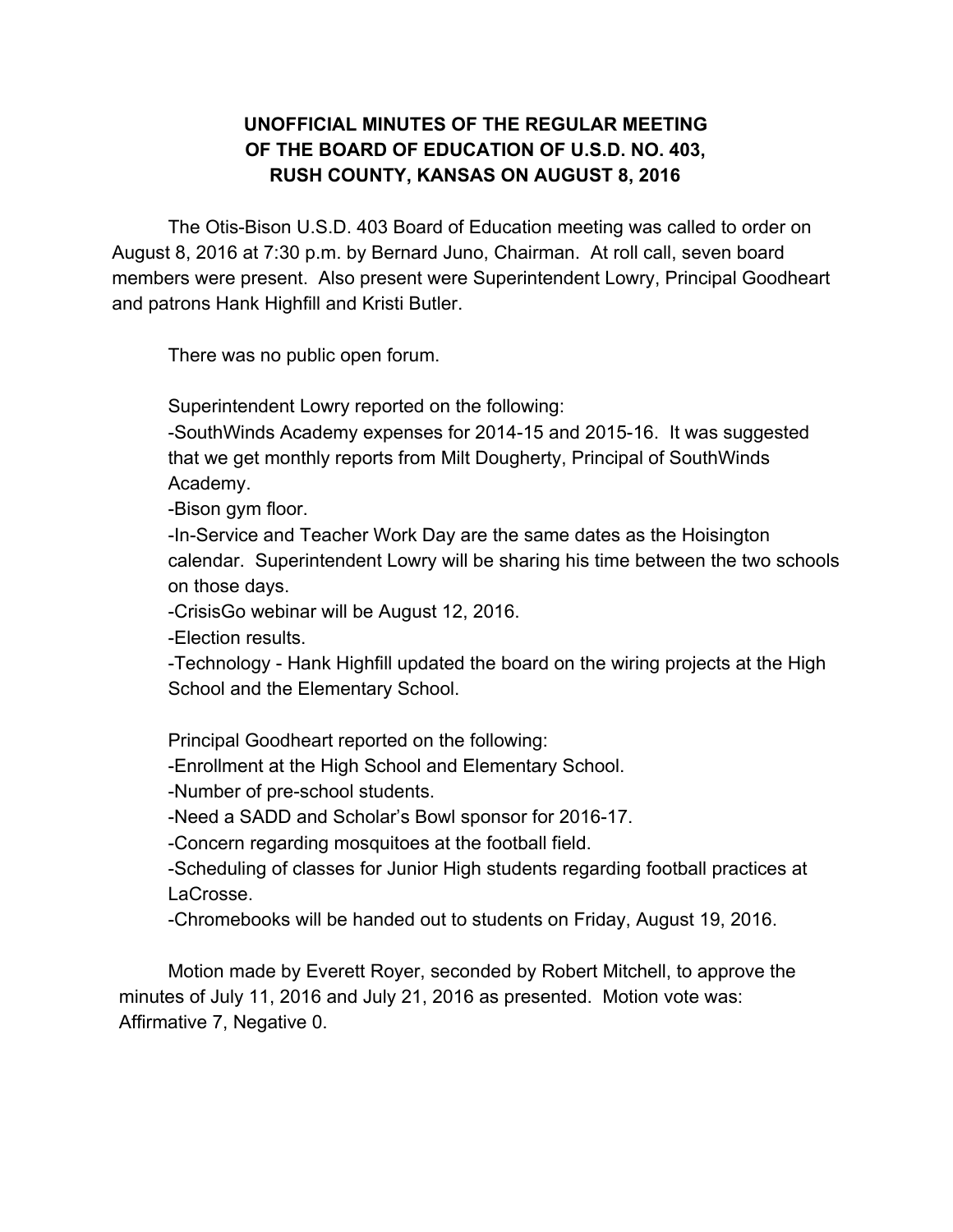Camie Hlavaty moved, seconded by Pam Welsh, to approve the Treasurer's Report, Accounts Payable, Activity Funds and Petty Cash Fund. Motion vote was: Affirmative 7, Negative 0.

The budget hearing was opened to public comment. After no comments the Superintendent reviewed the 20162017 budget. Karen Maier moved, seconded by Gary Yost, to approve the 2016-2017 budget as published. Motion vote was: Affirmative 7, Negative 0.

Hank Highfill reviewed the proposed changes to the Chromebook Policy. Gary Yost moved, seconded by Everett Royer, to approve the Chromebook Policy as presented.

The board considered the first reading of Board Policy DJFA Purchasing Authority. No action was taken.

Motion made by Gary Yost, seconded by Camie Hlavaty, to approve the 2016-2017 Classified Handbook as presented. Motion vote was: Affirmative 7, Negative 0.

Karen Maier moved, seconded by Gary Yost, to approve the Online Student Agreement as presented. Motion vote was: Affirmative 7, Negative 0.

Motion made by Robert Mitchell, seconded by Everett Royer, to approve the Out-of-District applications as presented. Motion vote was: Affirmative 7, Negative 0. (Applications were approved for Ana Soria, Thomas Gawith, Kegan Gawith, Mollie Georg, Danica Vap and Jayce Kohls.)

Motion made by Karen Maier, seconded by Gary Yost, to approve the Out-of-District School Attendance and Transportation Application as presented. Motion vote was: Affirmative 7, Negative 0. (Application approved for Clade and Cora Anderson.)

Superintendent Lowry discussed Web School Tools for Board Meetings versus using Google Drive for board documents. It was determined to use Google Drive for board documents. Since there is no cost to using Google Drive, no action was taken. Board documents will be sent out next month using Google Drive.